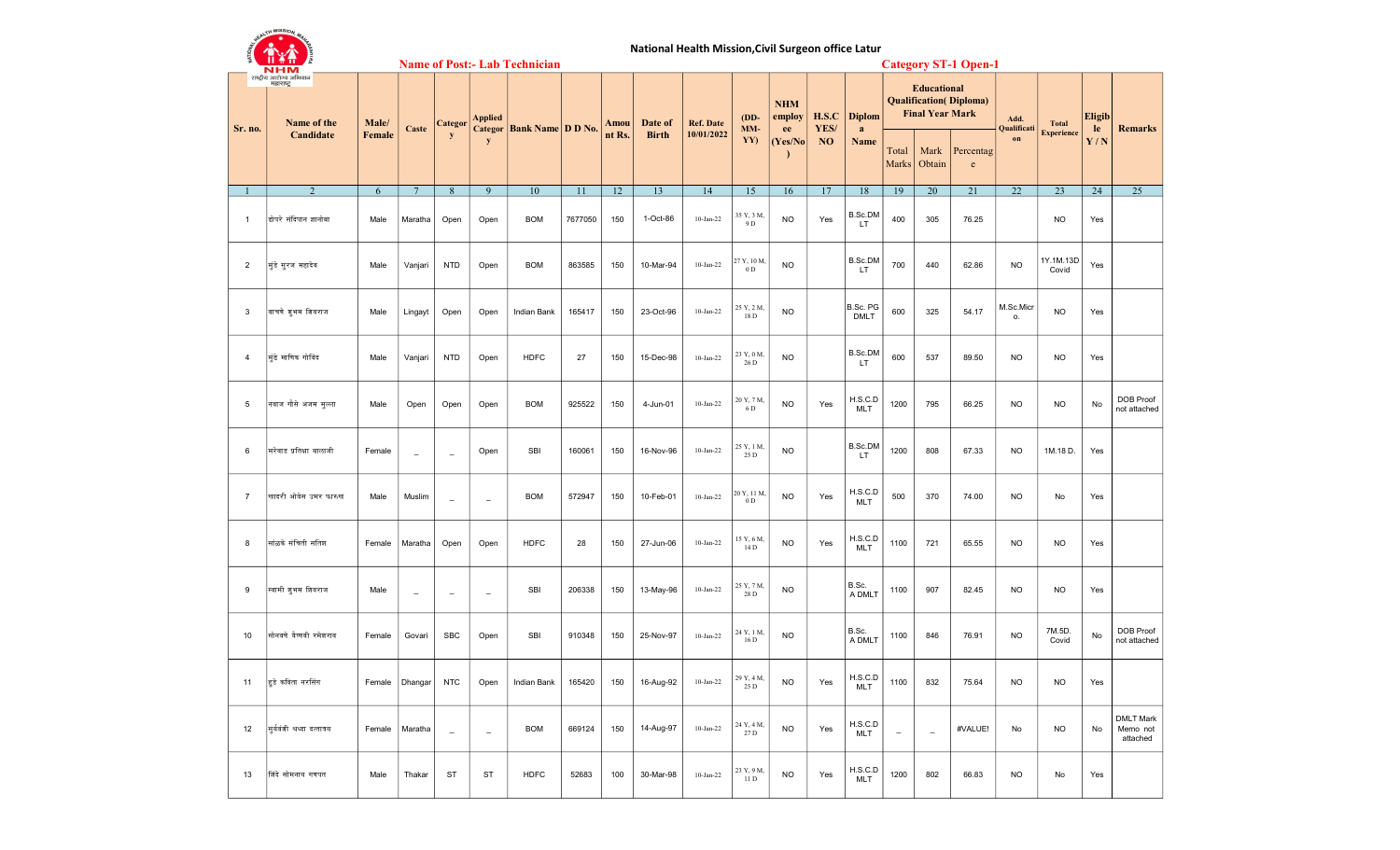|         | राष्ट्रीय आरोज्य अभियान<br>महाराष्ट्र<br>Name of the | Male/  |          | <b>Categor</b>           | <b>Applied</b>           | Categor Bank Name D D No. |        | Amou   | Date of                        | <b>Ref. Date</b>  | $(DD-$<br>MM-                 | <b>NHM</b><br>employ           | H.S.C      | <b>Diplom</b>                 |                          | <b>Educational</b><br><b>Final Year Mark</b> | <b>Qualification</b> ( <i>Diploma</i> )                 | Add.<br>Qualificati | <b>Total</b>      | <b>Eligib</b> |                                                                                            |
|---------|------------------------------------------------------|--------|----------|--------------------------|--------------------------|---------------------------|--------|--------|--------------------------------|-------------------|-------------------------------|--------------------------------|------------|-------------------------------|--------------------------|----------------------------------------------|---------------------------------------------------------|---------------------|-------------------|---------------|--------------------------------------------------------------------------------------------|
| Sr. no. | Candidate                                            | Female | Caste    | y                        | $\mathbf{y}$             |                           |        | nt Rs. | <b>Birth</b>                   | 10/01/2022        | YY)                           | ee<br>(Yes/No)<br>$\mathbf{r}$ | YES/<br>NO | a<br>Name                     | Total<br>Marks           | Mark<br>Obtain                               | Percentag<br>$\mathbf{e}% _{0}\left( \mathbf{1}\right)$ | on                  | <b>Experience</b> | le<br>Y/N     | <b>Remarks</b>                                                                             |
|         | 2                                                    | 6      | 7        | $8\phantom{.}$           | 9                        | 10                        | 11     | 12     | 13                             | 14                | 15                            | 16                             | 17         | 18                            | 19                       | 20                                           | 21                                                      | 22                  | 23                | 24            | 25                                                                                         |
| 14      | पाईकराव मनिषा सुनिल                                  | Female | Baudha   | SC                       | Open                     | SBI                       | 290957 | 150    | 17-Mar-95                      | $10 - Jan-22$     | 26 Y, 9 M,<br>24 D            | No                             |            | B.Sc<br><b>DMLT</b>           | 900                      | 574                                          | 63.78                                                   | <b>NO</b>           | 1Y.1M.<br>Covid   | Yes           |                                                                                            |
| 15      | सय्य्द उजमा खुर्सीद                                  | Female | Muslim   | Open                     | Open                     | <b>BOB</b>                | 639195 | 150    | 22-Apr-96                      | $10$ -Jan-22      | 25 Y, 8 M,<br>19 D            | <b>NO</b>                      |            | B.Sc,AD<br><b>MLT</b>         | 1100                     | 827                                          | 75.18                                                   | MSc Bio<br>Tech.    | 2M.17D.<br>Covid  | Yes           |                                                                                            |
| 16      | चव्हाण सुरेखा गोपीनाथ                                | Female | Mahar    | SC                       | Open                     | CBI                       | 16163  | 100    | 19-Nov-95                      | $10$ -Jan-22      | 26 Y, 1 M,<br>22 D            | <b>NO</b>                      | Yes        | H.S.C.D<br><b>MLT</b>         | 1100                     | 804                                          | 73.09                                                   | <b>BSW</b>          | No                | No            | <b>DD Rs. 100</b><br>/-<br>Attached,pos<br>t not for SC<br>Category                        |
| 17      | यादव ऋगिकेश गुरुवा                                   | Male   | Maratha  | Open                     | Open                     | SBI                       | 23144  | 150    | 29-Oct-01                      | $10$ -Jan-22      | 20 Y, 2 M,<br>12 D            | <b>NO</b>                      | Yes        | H.S.C.ML<br>Т                 | 650                      | 384                                          | 59.08                                                   | <b>NO</b>           | 7M. 13D.<br>Covid | No            | Qualification<br>not as per<br>Advt.                                                       |
| 18      | भालेराव प्रज्ञेश बालाजी                              | Male   | Mahar    | SC                       | SC                       | SBI                       | 516737 | 100    | 1-Dec-98                       | $10$ -Jan-22      | 23 Y, 1 M,<br>9 D             | <b>NO</b>                      |            | B.Sc<br><b>DMLT</b>           | 600                      | 443                                          | 73.83                                                   | <b>NO</b>           | <b>NO</b>         | No            | <b>DD Rs. 100</b><br>$\sqrt{-}$<br>Attached,pos<br>t not for SC<br>Category                |
| 19      | गोरे अविनाश हाणमंत                                   | Male   | $\equiv$ | $\overline{\phantom{m}}$ | $\equiv$                 | SBI                       | 378715 | 150    | 9-Mar-97                       | $10 - Jan-22$     | 24 Y, 10 M,<br>1 <sub>D</sub> | <b>NO</b>                      | Yes        | $\overline{\phantom{a}}$      | $\overline{\phantom{a}}$ | $\equiv$                                     | #VALUE!                                                 | <b>NO</b>           | <b>NO</b>         | No            | <b>DMLT Mark</b><br>seat not<br>attached                                                   |
| 20      | पवार सचिन मोहन                                       | Male   | Banjara  | <b>VJNT</b>              | Open                     | SBI                       | 229710 | 150    | 1-Feb-00                       | $10$ -Jan-22 $\,$ | 21 Y, 11 M,<br>9 D            | <b>NO</b>                      | Yes        | H.S.C.D<br>MLT                | 1000                     | 841                                          | 84.10                                                   | <b>NO</b>           | 11M.14D.C<br>ovid | Yes           |                                                                                            |
| 21      | शेरीकर हमीद महेमुदसाब                                | Male   | Muslim   | $=$                      | Open                     | <b>BOI</b>                | 269    | 150    | 17-Nov-91                      | $10$ -Jan-22      | 30 Y, 1 M,<br>24 D            | <b>NO</b>                      |            | B.Sc<br><b>DMLT</b>           | 1200                     | 819                                          | 68.25                                                   | <b>NO</b>           | 3M.27D.<br>Covid  | No            | DOB Proof<br>not attached                                                                  |
| 22      | कुमठे दिप्ती संजय                                    | Female | Maratha  | Open                     | Open                     | <b>BOM</b>                | 669133 | 150    | 1-Oct-97                       | $10$ -Jan-22      | 24 Y, 3 M,<br>9 D             | <b>NO</b>                      |            | B.Sc<br><b>DMLT</b>           | 500                      | 395                                          | 79.00                                                   | No                  | No                | Yes           |                                                                                            |
| 23      | इंगळे पंकज अशोक                                      | Male   | Maratha  | Open                     | Open                     | SBI                       | 754334 | 150    | 4-Jan-98                       | 10-Jan-22         | 24 Y, 0 M,<br>6 D             | <b>NO</b>                      |            | B.Sc<br><b>DMLT</b>           | 1200                     | 792                                          | 66.00                                                   | <b>NO</b>           | No                | Yes           |                                                                                            |
| 24      | होळकर संध्या शिवदास                                  | Female | Hatkar   | <b>NTC</b>               | $\overline{\phantom{m}}$ | <b>SBI</b>                |        |        | 728754 100 16-Jun-96 10-Jan-22 |                   | 25 Y, 6 M,<br>25 D            | <b>NO</b>                      |            | B.Sc<br><b>DMLT</b>           | 700                      | 442                                          | 63.14                                                   | <b>NO</b>           | <b>NO</b>         | No            | <b>DD Rs. 100</b><br>$\sqrt{-}$<br>Attached, pos<br>t not for<br><b>NTC</b><br>Category.DO |
| 25      | सोलापूरे प्रसाद शामराव                               | Male   | Nirali   | OBC                      | Open                     | CBI                       | 76857  | 150    | 8-Jul-00                       | $10$ -Jan-22      | 21 Y, 6 M,<br>2 D             | <b>NO</b>                      |            | H.S.C.D<br><b>MLT</b>         | 900                      | 595                                          | 66.11                                                   | NO.                 | <b>NO</b>         | Yes           |                                                                                            |
| 26      | कुसळे सुष्मा अशोकराव                                 | Female | Vadar    | VJNT                     | Open                     | SBI                       | 835644 | 150    | 11-Sep-93                      | $10-Jan-22$       | 28 Y, 3 M,<br>30 D            | <b>NO</b>                      |            | B.Sc<br><b>DMLT</b>           | 600                      | 527                                          | 87.83                                                   | <b>NO</b>           | <b>NO</b>         | Yes           |                                                                                            |
| 27      | कुसळे स्वाती अशोकराव                                 | Female | Vadar    | VJNT                     | Open                     | SBI                       | 835645 | 150    | 25-Nov-91                      | 10-Jan-22         | 30 Y, 1 M,<br>16 D            | <b>NO</b>                      |            | <b>B.Sc PG</b><br><b>DMLT</b> | 600                      | 367                                          | 61.17                                                   | <b>NO</b>           | <b>NO</b>         | Yes           |                                                                                            |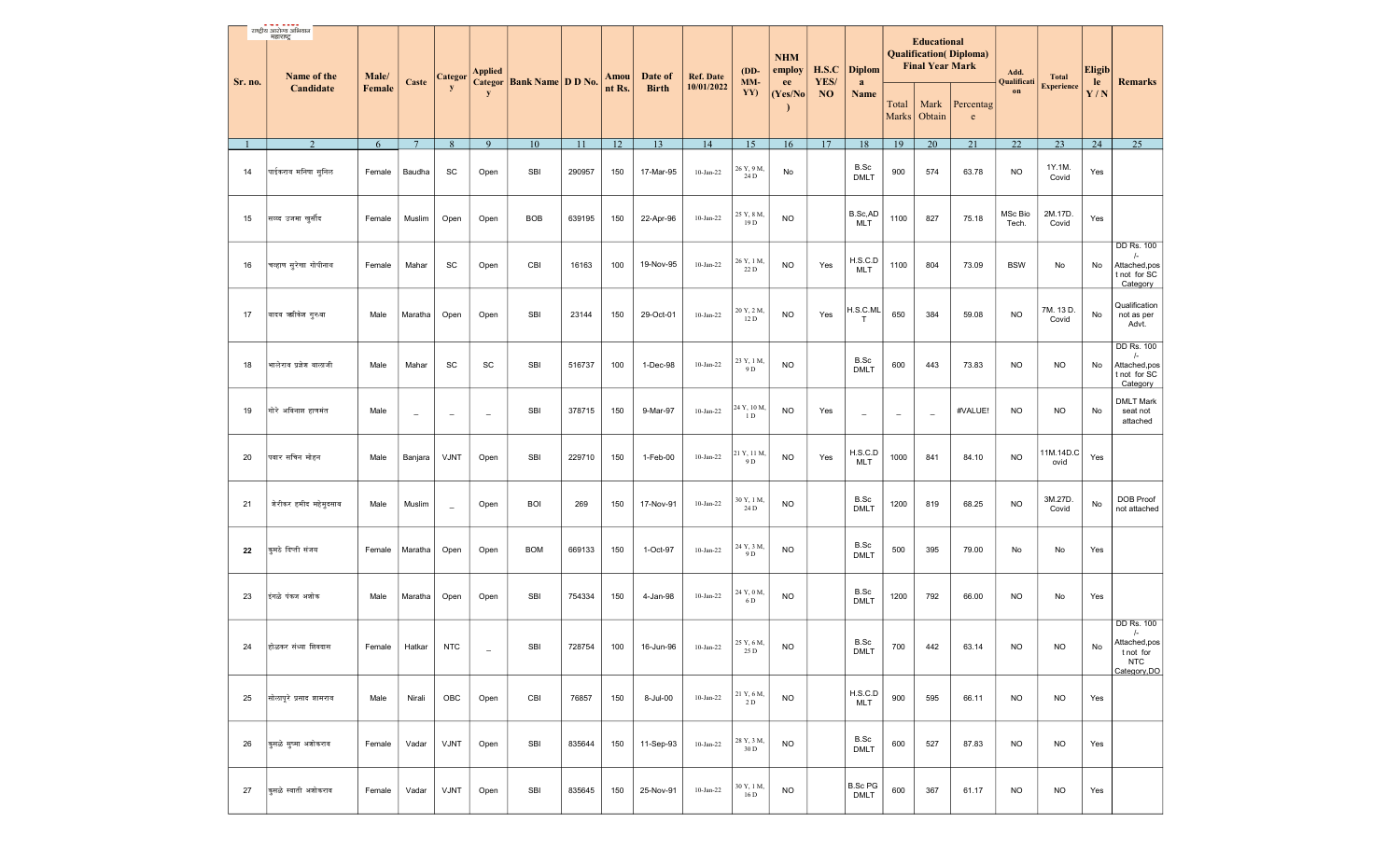|         | राष्ट्रीय आरोग्य अभियान<br>महाराष्ट्र<br>Name of the | Male/  |                 | Categor                  | <b>Applied</b> |                               |                          | Amou   | Date of      | <b>Ref. Date</b> | $(DD-$<br>MM-       | <b>NHM</b><br>employ | H.S.C                  | <b>Diplom</b>             |                          | <b>Educational</b><br><b>Final Year Mark</b> | <b>Qualification</b> ( <i>Diploma</i> ) | Add.<br>Qualificati | <b>Total</b>       | <b>Eligib</b> |                                                                       |
|---------|------------------------------------------------------|--------|-----------------|--------------------------|----------------|-------------------------------|--------------------------|--------|--------------|------------------|---------------------|----------------------|------------------------|---------------------------|--------------------------|----------------------------------------------|-----------------------------------------|---------------------|--------------------|---------------|-----------------------------------------------------------------------|
| Sr. no. | Candidate                                            | Female | Caste           | y                        | y              | Categor   Bank Name   D D No. |                          | nt Rs. | <b>Birth</b> | 10/01/2022       | YY)                 | ee<br>(Yes/No        | YES/<br>N <sub>O</sub> | a<br>Name                 | Total<br><b>Marks</b>    | Mark<br>Obtain                               | Percentag<br>e                          | on                  | <b>Experience</b>  | le<br>Y/N     | <b>Remarks</b>                                                        |
|         | 2                                                    | 6      | $7\phantom{.0}$ | $8\,$                    | 9              | 10                            | 11                       | 12     | 13           | 14               | 15                  | 16                   | 17                     | 18                        | 19                       | 20                                           | 21                                      | $22\,$              | 23                 | 24            | 25                                                                    |
| 28      | पिंडारकर अमोल राम                                    | Male   | $\sim$          | $\overline{\phantom{a}}$ | Open           | SBI                           | 206358                   | 150    | 14-Jul-94    | $10-Jan-22$      | 27 Y, 5 M,<br>27 D  | <b>NO</b>            |                        | H.S.C.D<br>MLT            | 600                      | 449                                          | 74.83                                   | <b>NO</b>           | <b>NO</b>          | Yes           |                                                                       |
| 29      | आवाळे अमोल शिवाजी                                    | Male   | Lingayt         | EWS                      | Open           | <b>SBI</b>                    | 336352                   | 150    | 30-Jan-95    | $10-Jan-22$      | 26 Y, 11 M,<br>11 D | No                   |                        | B.Sc.DM<br>LT.            | 700                      | 627                                          | 89.57                                   | <b>NO</b>           | 10M.Covid          | Yes           |                                                                       |
| 30      | भोइटे सारिका भागवत                                   | Female | Maratha         | Open                     | Open           | <b>SBI</b>                    | 669711                   | 150    | 24-Aug-85    | 10-Jan-22        | 36 Y, 4 M,<br>17 D  | <b>NO</b>            |                        | H.S.C.<br><b>MLT</b>      | $\qquad \qquad -$        | $\overline{\phantom{a}}$                     | #VALUE!                                 | <b>NO</b>           | 2M. 6D             | No            | Qualification<br>not as per<br>Advt.                                  |
| 31      | मडावी पनव हणूमान                                     | Male   | Pradhan         | <b>ST</b>                | ST             | <b>BOB</b>                    | 918821                   | 100    | 29-Jul-95    | $10-Jan-22$      | 26 Y, 5 M,<br>12 D  | <b>NO</b>            |                        | B.Sc.PM<br>— Т            | 600                      | 359                                          | 59.83                                   | No                  | <b>NO</b>          | Yes           |                                                                       |
| 32      | मोरे दत्ता अमृतराव                                   | Male   | Maratha         | Open                     | Open           | <b>BOI</b>                    | 265                      | 150    | 1-Feb-88     | $10-Jan-22$      | 33 Y, 11 M,<br>9 D  | <b>NO</b>            |                        | B.Sc.DM<br>LT             | 1200                     | 848                                          | 70.67                                   | <b>NO</b>           | Covid-19<br>9M 28D | Yes           |                                                                       |
| 33      | कांबळे प्रज्ञावंत यादव                               | Male   | Mahar           | SC                       | SC             | <b>BOI</b>                    | $\overline{\phantom{0}}$ | 0      | 15-Apr-97    | $10-Jan-22$      | 24 Y, 8 M,<br>26 D  | <b>NO</b>            |                        | HSC,<br><b>DMLT</b>       | 1500                     | 912                                          | 60.80                                   |                     | No                 | No            | DD not<br>attached                                                    |
| 34      | कोकाटे दत्तात्रय कल्याणराव                           | Male   | Maratha         | Open                     | Open           | <b>SBI</b>                    | 728839                   | 150    | 15-Nov-90    | $10-Jan-22$      | 31 Y, 1 M,<br>26 D  | <b>NO</b>            |                        | B.Sc.DM<br>LT.            | $\overline{\phantom{a}}$ | $\overline{\phantom{a}}$                     | #VALUE!                                 | M.Sc.Zool<br>ogy    | No                 | No            | <b>DMLT</b><br>Marksheet<br>not attached                              |
| 35      | खरटमोल शशीकांत नरसिंग                                | Male   | Dhor            | SC                       |                | <b>SBI</b>                    | 20867                    | 100    | 6-Jul-87     | $10-Jan-22$      | $0$ -Jan- $00$      | <b>NO</b>            |                        | B.Sc.DM<br>LT.            | 700                      | 414                                          | 59.14                                   |                     |                    | No            | DD Rs. 100<br>$\sqrt{-}$<br>Attached, pos<br>t not for SC<br>Category |
| 36      | फड ओमकारेश्वर परमेश्वर                               | Male   | Vanjari         | <b>NTD</b>               | Open           | <b>BOM</b>                    | 677080                   | 150    | 26-May-02    | $10-Jan-22$      | 19 Y, 7 M,<br>15 D  | <b>NO</b>            |                        | HSC DLT                   | 700                      | 542                                          | 77.43                                   | <b>NO</b>           | No                 | Yes           |                                                                       |
| 37      | कुंभार विनय बालाजी                                   | Male   | Maratha         | Open                     | Open           | <b>SBI</b>                    | 261697                   | 150    | 28-Nov-97    | $10-Jan-22$      | 24 Y, 1 M,<br>13 D  | <b>NO</b>            |                        | B.Sc.DM<br>LT.            | 800                      | 504                                          | 63.00                                   |                     | 1Y 1M<br>22 D.     | Yes           |                                                                       |
| 38      | कऱ्हाळे नवनाथ विठठ्ल                                 | Male   | Aandha          | <b>ST</b>                | ST             | <b>SBI</b>                    | 444271                   | 100    | 6-Mar-90     | $10-Jan-22$      | 31 Y, 10 M,<br>4D   | <b>NO</b>            |                        | <b>HSC</b><br><b>DMLT</b> | 800                      | 690                                          | 86.25                                   | D.ed.               | 1y 3m 15d          | Yes           |                                                                       |
| 39      | गायकवाड पल्लवी बालासाहेब                             | Female | Maratha         | Open                     | Open           | <b>SBI</b>                    | 582251                   | 150    | 21-May-97    | $10-Jan-22$      | 24 Y, 7 M,<br>20 D  | <b>NO</b>            |                        | B.Sc.PG<br><b>DMLT</b>    | 600                      | 415                                          | 69.17                                   | <b>NO</b>           | 7M 14D<br>Covid-19 | <b>NO</b>     | <b>DOB Proof</b><br>not attached                                      |
| 40      | शेख अरबाज हाजीपाशा                                   | Male   | Muslim          | Open                     | Open           | <b>BOM</b>                    | 669152                   | 150    | 12-Aug-94    | $10-Jan-22$      | 27 Y, 4 M,<br>29 D  | <b>NO</b>            |                        | B.Sc.DM<br>LT.            | 700                      | 515                                          | 73.57                                   | <b>NO</b>           | No                 | Yes           |                                                                       |
| 41      | सिय्यद निखत रफीक                                     | Female | Muslim          | Open                     | Open           | <b>BOM</b>                    | 669153                   | 150    | 14-Jan-97    | $10-Jan-22$      | 24 Y, 11 M,<br>27 D | <b>NO</b>            |                        | BSc in<br>MLT             | 700                      | 515                                          | 73.57                                   | <b>NO</b>           | No                 | No            | Qualification<br>not as per<br>Advt., DOB<br>Proof not<br>attached    |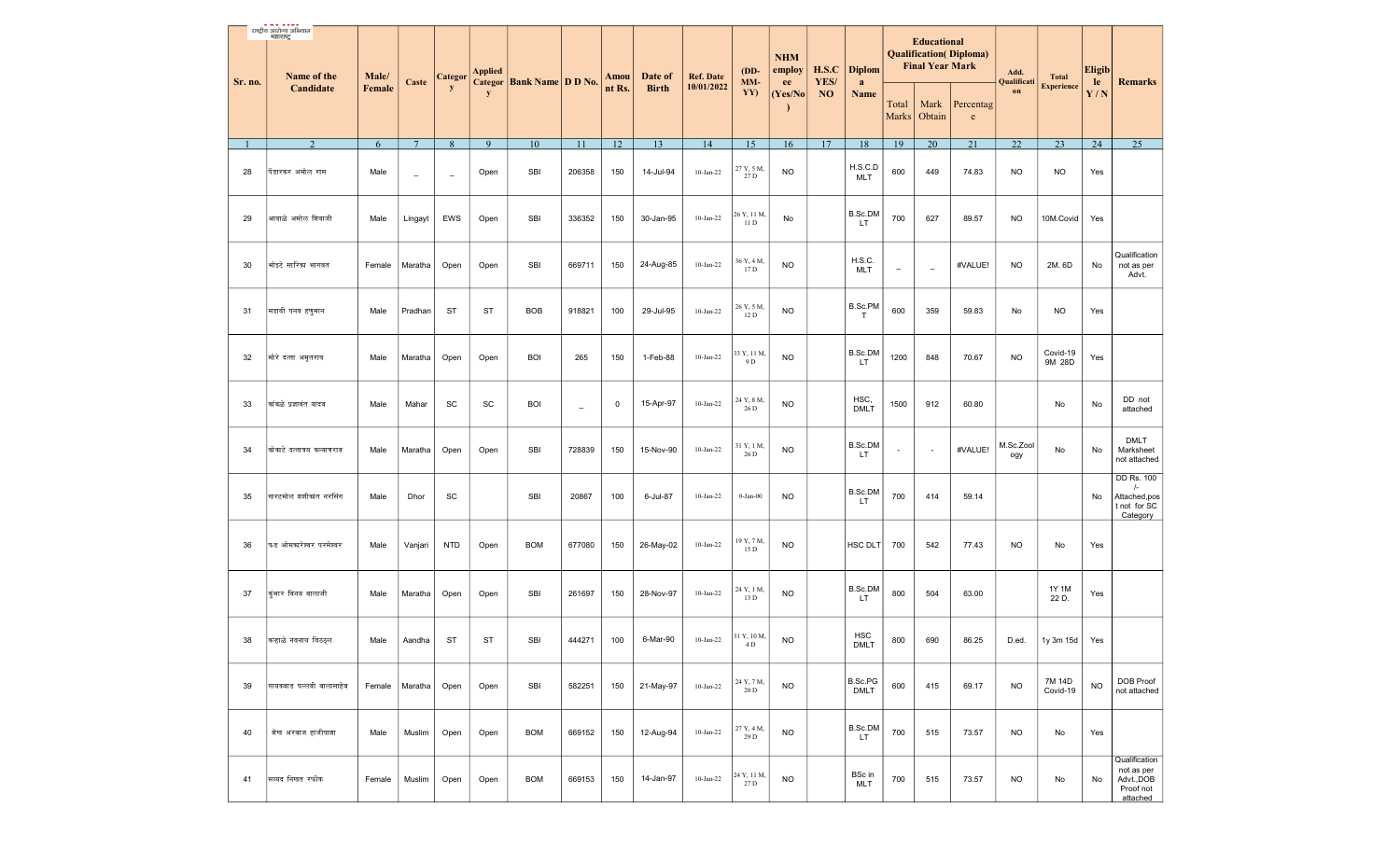|         | राष्ट्रीय आरोज्य अभियान    |        |                          |                          |                          |                                      |        |        |              |                  |                     |                      |            |                           |                |                                              |                                         |                     |                    |               |                                                                    |
|---------|----------------------------|--------|--------------------------|--------------------------|--------------------------|--------------------------------------|--------|--------|--------------|------------------|---------------------|----------------------|------------|---------------------------|----------------|----------------------------------------------|-----------------------------------------|---------------------|--------------------|---------------|--------------------------------------------------------------------|
|         | महाराष्ट्र<br>Name of the  | Male/  |                          | <b>Categor</b>           | <b>Applied</b>           |                                      |        | Amou   | Date of      | <b>Ref. Date</b> | $(DD-$<br>MM-       | <b>NHM</b><br>employ | H.S.C      | <b>Diplom</b>             |                | <b>Educational</b><br><b>Final Year Mark</b> | <b>Qualification</b> ( <i>Diploma</i> ) | Add.<br>Qualificati | <b>Total</b>       | <b>Eligib</b> |                                                                    |
| Sr. no. | Candidate                  | Female | Caste                    | y                        | y                        | <b>Categor   Bank Name   D D No.</b> |        | nt Rs. | <b>Birth</b> | 10/01/2022       | YY)                 | ee<br>(Yes/No        | YES/<br>NO | a<br>Name                 | Total<br>Marks | Mark<br>Obtain                               | Percentag<br>e                          | on                  | <b>Experience</b>  | le<br>Y/N     | <b>Remarks</b>                                                     |
|         | $\mathcal{D}$              | 6      | $7\phantom{.0}$          | 8                        | $\mathbf{Q}$             | 10                                   | 11     | 12     | 13           | 14               | 15                  | 16                   | 17         | 18                        | 19             | 20                                           | 21                                      | 22                  | 23                 | 24            | 25                                                                 |
| 42      | वाघमारे सोनम सरेश          | Female | Mahar                    | SC                       | SC                       | SBI                                  | 728833 | 100    | 6-Jul-96     | $10-Jan-22$      | 25 Y, 6 M<br>4D     | <b>NO</b>            |            | <b>B.Sc.DM</b><br>LT.     | 900            | 610                                          | 67.78                                   | NO                  |                    | No            | DD of<br>Rs.100 Post<br>not for SC                                 |
| 43      | हाके महेश सतिष             | Male   | Hatkar                   | <b>NTC</b>               | $\overline{\phantom{a}}$ | <b>BOI</b>                           | 349    | 150    | 6-Aug-99     | $10-Jan-22$      | 22 Y, 5 M.<br>4D    | <b>NO</b>            |            | <b>HSC</b><br><b>DMLT</b> | 1200           | 801                                          | 66.75                                   |                     | 2M Covid-<br>19    | Yes           |                                                                    |
| 44      | सोमानी संतोष राधेश्याम     | Male   | Open                     | $\overline{\phantom{a}}$ | $\equiv$                 | SBI                                  | 20868  | 150    | 5-Nov-85     | $10-Jan-22$      | 36 Y, 2 M<br>5 D    | <b>NO</b>            |            | BSc in<br><b>MLT</b>      | 900            | 551                                          | 61.22                                   | NO                  |                    | No            | Qualification<br>not as per<br>Advt.                               |
| 45      | पांडे मुकेश सुरेश          | Male   | Maratha                  | $\overline{\phantom{a}}$ | $\overline{\phantom{m}}$ | <b>SBI</b>                           | 582260 | 150    | 3-Feb-95     | $10-Jan-22$      | 26 Y, 11 M,<br>7 D  | <b>NO</b>            |            | <b>BSC MLT</b>            | 800            | 713                                          | 89.13                                   | NO.                 | 1Y 2D<br>Covid-19  | Yes           |                                                                    |
| 46      | सोमवंशी शरद व्यंकटराव      | Male   | Open                     | $\overline{\phantom{a}}$ | $\overline{\phantom{a}}$ | <b>BOM</b>                           | 456935 | 150    | 4-Apr-89     | $10-Jan-22$      | 32 Y, 9 M.<br>6 D   | <b>NO</b>            |            | <b>HSC</b><br><b>DMLT</b> | 1200           | 796                                          | 66.33                                   | NO.                 |                    | Yes           |                                                                    |
| 47      | सोमवंशी विशाल व्यंकटराव    | Male   | Open                     | $\overline{\phantom{a}}$ | $\overline{\phantom{a}}$ | <b>BOM</b>                           | 456934 | 150    | 4-Nov-95     | $10-Jan-22$      | 26 Y, 2 M<br>6 D    | <b>NO</b>            |            | <b>BSc</b><br><b>DMLT</b> | 1200           | 794                                          | 66.17                                   | NO.                 |                    | Yes           |                                                                    |
| 48      | स्वामी नागेश गुरुबसप्पा    | Male   | $\overline{\phantom{a}}$ | $\overline{\phantom{a}}$ | Open                     | SBI                                  | 336355 | 150    | 22-Dec-96    | $10$ -Jan-22     | 25 Y, 0 M.<br>19 D  | <b>NO</b>            |            | <b>HSC</b><br><b>DMLT</b> | 1200           | 778                                          | 64.83                                   | B Com.              | 1M 10D<br>Covid-19 | Yes           |                                                                    |
| 49      | जाधव अमरसेन श्रीमंत        | Male   | Mahar                    | SC                       | SC                       | CB                                   | 584890 | 100    | 21-Mar-84    | 10-Jan-22        | 37 Y, 9 M,<br>20 D  | <b>NO</b>            |            | <b>HSC</b><br><b>DMLT</b> | 800            | 524                                          | 65.50                                   | <b>Bsc Agree</b>    |                    | No            | DD of<br>Rs.100 Post<br>not for<br>SC,DOB<br>Proof not<br>attached |
| 50      | चेंडके ओम जनक              | Male   | Open                     | Open                     | Open                     | <b>BOM</b>                           | 669171 | 150    | 1-Jan-00     | $10-Jan-22$      | 22 Y, 0 M.<br>9 D   | <b>NO</b>            |            | <b>HSC</b><br><b>DMLT</b> | 900            | 602                                          | 66.89                                   | NO.                 | 01 M. 14 D.        | Yes           |                                                                    |
| 51      | मस्के कांचन महादेव         | Female | Mahar                    | SC                       | Open                     | SBI                                  | 665745 | 150    | 1-Jan-88     | $10-Jan-22$      | 34 Y, 0 M.<br>9 D   | Yes                  |            | <b>HSC</b><br><b>DMLT</b> | 1000           | 652                                          | 65.20                                   |                     | <b>NO</b>          | Yes           |                                                                    |
| 52      | बागवान तोशीफ आशीफसाब       | Male   | OBC                      | OBC                      | Open                     | <b>SBI</b>                           | 73286  | 150    | 7-Jun-99     | $10$ -Jan-22     | 22 Y, 7 M.<br>3 D   | <b>NO</b>            |            | <b>HSC</b><br><b>DMLT</b> | 1200           | 780                                          | 65.00                                   | NO.                 | <b>NO</b>          | Yes           |                                                                    |
| 53      | मूजावर सुमैया हाजीब        | Female | Muslim                   | Open                     | Open                     | <b>BOM</b>                           | 677093 | 150    | 26-Jan-00    | $10$ -Jan-22     | 21 Y, 11 M,<br>15 D | <b>NO</b>            |            | <b>HSC</b><br><b>DMLT</b> | 600            | 445                                          | 74.17                                   | NO                  | <b>NO</b>          | Yes           |                                                                    |
| 54      | गरगटे सरोजा युवराज         | Female | Koli                     | <b>SBC</b>               | Open                     | <b>SBI</b>                           | 688898 | 150    | 5-Aug-95     | $10$ -Jan-22     | 26 Y, 5 M<br>5 D    | <b>NO</b>            |            | <b>HSC</b><br><b>DMLT</b> | 1100           | 881                                          | 80.09                                   | NO.                 | <b>NO</b>          | Yes           |                                                                    |
| 55      | मरमे हाजरतबी दस्तगीर       | Female | Muslim                   | Open                     | Open                     | <b>BOB</b>                           | 639198 | 150    | 1-Jul-87     | $10$ -Jan-22     | 34 Y, 6 M,<br>9 D   | <b>NO</b>            |            | B.Sc<br><b>DMLT</b>       | 800            | 486                                          | 60.75                                   | NO.                 | 11M,21D.<br>Covid  | Yes           |                                                                    |
| 56      | चाफेकरंडे विवेक वसंत       | Male   | $\overline{\phantom{m}}$ | $\qquad \qquad -$        | Open                     | <b>BOI</b>                           | 361    | 150    | 26-Aug-96    | 10-Jan-22        | 25 Y, 4 M.<br>15 D  | <b>NO</b>            |            | B.Sc<br><b>DMLT</b>       | 1200           | 807                                          | 67.25                                   | No                  | 5M.Covid           | Yes           |                                                                    |
| 57      | सर्यवंशी सविता रामराव      | Female | Mahar                    | SC                       | Open                     | <b>BOB</b>                           | 639214 | 150    | 16-May-85    | $10$ -Jan-22     | 36 Y, 7 M.<br>25 D  | <b>NO</b>            |            | HSC MLT                   | 600            | 556                                          | 92.67                                   | No                  | <b>NO</b>          | No            | Qualification<br>not as per<br>Advt.                               |
| 58      | शिवणीकर शिवराज मदनराव      | Male   | $\equiv$                 | $\equiv$                 | Open                     | <b>SBI</b>                           | 816988 | 150    | 21-Dec-92    | $10-Jan-22$      | 29 Y, 0 M.<br>20 D  | <b>NO</b>            |            | B.Sc<br><b>DMLT</b>       | 900            | 594                                          | 66.00                                   | M.Sc.<br>Micro      | 2Y,4M.8D.          | Yes           |                                                                    |
| 59      | उध्दारे गंगासागर गोपाळराव  | Female | Aandha                   | <b>ST</b>                | ST                       | <b>SBI</b>                           | 768163 | 100    | 11-Feb-92    | $10-Jan-22$      | 29 Y, 10 M,<br>30 D | <b>NO</b>            |            | B.Sc.<br><b>DMLT</b>      | 1100           | 803                                          | 73.00                                   | No                  | <b>NO</b>          | Yes           |                                                                    |
| 60      | गातेगावकर शेख शफी चॉंदमिया | Male   | Muslim                   | $\equiv$                 | Open                     | <b>BOB</b>                           | 639206 | 150    | 23-May-81    | $10$ -Jan-22     | 40 Y, 7 M<br>18 D   | <b>NO</b>            |            | <b>HSC</b><br><b>DMLT</b> | 1000           | 576                                          | 57.60                                   | No                  | <b>NO</b>          | Yes           |                                                                    |
| 61      | काळे रोहिणी भुजंग          | Female | Dhangar                  | $\equiv$                 | Open                     | <b>BOM</b>                           | 429894 | 150    | 14-Mar-00    | $10$ -Jan-22     | 21 Y, 9 M<br>27 D   | <b>NO</b>            |            | B.Sc in<br><b>MLT</b>     | 700            | 677                                          | 96.71                                   | No                  | 01 Y.4M.<br>Covid  | Yes           |                                                                    |
| 62      | माळी सागर पांडूरंग         | Male   | $\overline{\phantom{a}}$ | $\overline{\phantom{a}}$ | $\equiv$                 | <b>BOM</b>                           | 379045 | 150    | 19-Nov-98    | $10-Jan-22$      | 23 Y, 1 M,<br>22 D  | <b>NO</b>            |            | <b>HSC</b><br><b>DMLT</b> | 900            | 583                                          | 64.78                                   | No                  | <b>NO</b>          | No            | DOB Proof<br>not attached                                          |
| 63      | शिंदे सुनिलकुमार संभाजी    | Male   | Open                     | $\qquad \qquad -$        | $\overline{\phantom{a}}$ | SBI                                  | 378729 | 150    | 10-May-83    | $10-Jan-22$      | 38 Y, 8 M.<br>0 D   | <b>NO</b>            |            | <b>HSC</b><br><b>DMLT</b> | 700            | 457                                          | 65.29                                   | No                  | No                 | No            | DOB Proof<br>not attached                                          |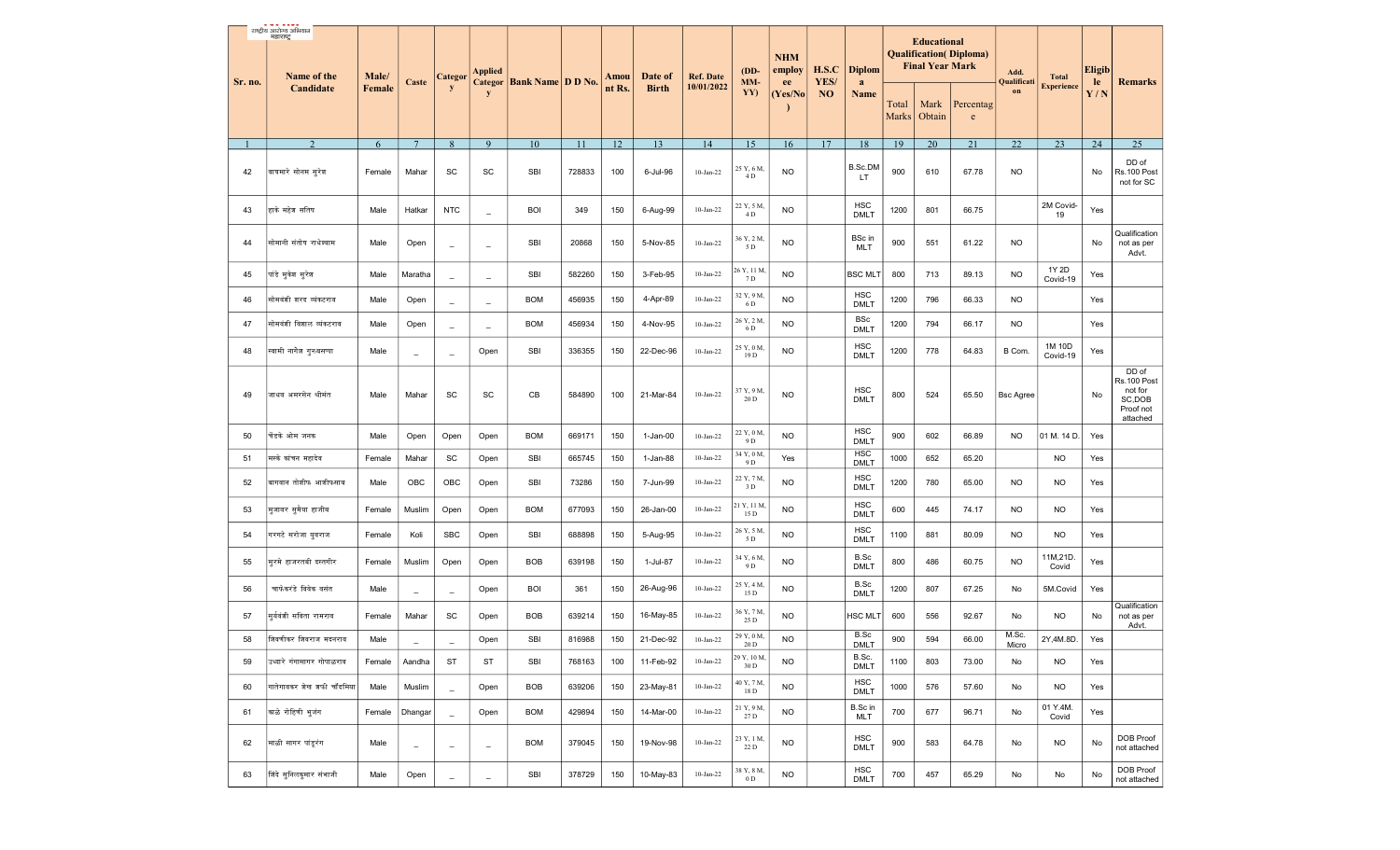| Sr. no. | राष्ट्रीय आरोज्य अभियान<br>महाराष्ट्र<br>Name of the | Male/        | Caste           | <b>Categor</b>           | <b>Applied</b> | Categor   Bank Name   D D No. |                 | Amou       | Date of      | <b>Ref. Date</b>          | (DD-<br>MM-                     | <b>NHM</b><br>employ<br>ee | H.S.C<br>YES/ | <b>Diplom</b>                 |                       | <b>Educational</b><br><b>Final Year Mark</b> | <b>Qualification</b> ( <i>Diploma</i> ) | Add.<br>Qualificati | <b>Total</b>                     | <b>Eligib</b><br>le | <b>Remarks</b>                                      |
|---------|------------------------------------------------------|--------------|-----------------|--------------------------|----------------|-------------------------------|-----------------|------------|--------------|---------------------------|---------------------------------|----------------------------|---------------|-------------------------------|-----------------------|----------------------------------------------|-----------------------------------------|---------------------|----------------------------------|---------------------|-----------------------------------------------------|
|         | Candidate                                            | Female       |                 | y                        | y              |                               |                 | nt Rs.     | <b>Birth</b> | 10/01/2022                | YY)                             | (Yes/No                    | NO            | a<br>Name                     | Total<br><b>Marks</b> | Mark<br>Obtain                               | Percentag<br>$\mathbf e$                | on                  | <b>Experience</b>                | Y/N                 |                                                     |
|         | 2                                                    | 6            | $7\phantom{.0}$ | 8                        | 9              | 10                            | 11              | 12         | 13           | 14                        | 15                              | 16                         | 17            | 18                            | 19                    | 20                                           | 21                                      | 22                  | 23                               | 24                  | 25                                                  |
| 64      | सर्यवंशी प्रतिक्षा दत्तात्रय                         | Female       | Mahar           | SC                       | SC             | <b>BOI</b>                    | 362             | 100        | 9-May-98     | $10$ -Jan-22              | 23 Y, 8 M,<br>1D                | <b>NO</b>                  |               | <b>HSC</b><br><b>DMLT</b>     | 800                   | 584                                          | 73.00                                   | No                  | 2M.4D.<br>Covid                  | No                  | DD of<br>Rs.100 Post<br>not for SC<br>Qualification |
| 65      | सय्यद वाजिद मुस्तफा                                  | Male         | Muslim          | Open                     | Open           | <b>BOM</b>                    | 669158          | 150        | 23-Nov-95    | 10-Jan-22                 | 26 Y, 1 M.<br>18 D              | <b>NO</b>                  |               | <b>B.Sc MLT</b>               | $\sim$                | $\sim$                                       | #VALUE!                                 | No                  | No                               | No                  | not as per<br>Advt.                                 |
| 66      | नागरगोजे नवनाथ औदुंबर                                | Male         | Vanjari         | <b>NTD</b>               | Open           | <b>BOB</b>                    | 248775          | 150        | 24-May-94    | $10$ -Jan-22              | 27 Y, 7 M.<br>17 D              | <b>NO</b>                  |               | B.Sc<br><b>DMLT</b>           | 1200                  | 815                                          | 67.92                                   | No                  | 4M.25D.<br>Covid                 | Yes                 |                                                     |
| 67      | घायतिडक निकिता अंगदराव                               | Female       | Maratha         | Open                     | Open           | <b>BOM</b>                    | 929529          | 150        | 4-May-97     | 10-Jan-22                 | 24 Y, 8 M,<br>6 D<br>24 Y, 2 M, | <b>NO</b>                  |               | B.Sc<br><b>DMLT</b>           | 600                   | 526                                          | 87.67                                   | MSc<br>Cemst        | No                               | Yes                 |                                                     |
| 68      | कदम सदानंद गणपतराव                                   | Male         | Maratha         | Open                     | Open           | SBI                           | 8287            | 150        | 26-Oct-97    | $10$ -Jan-22              | 15 D<br>24 Y, 6 M,              | <b>NO</b>                  |               | <b>B.ScLT</b><br>B.Sc         | 700                   | 614                                          | 87.71                                   | No                  | 2Y.1M.15D.<br>1Y, 29D.           | Yes                 |                                                     |
| 69      | मूरकूटे रोहिणी व्यंकट                                | Female       | Vanjari         | $\equiv$                 | Open           | SBI                           | 669733          | 150        | 8-Jul-97     | $10$ -Jan-22              | 2 D<br>28 Y, 4 M.               | <b>NO</b>                  |               | <b>DMLT</b><br>B.Sc, PG       | 800                   | 709                                          | 88.63                                   | No                  | Covid                            | Yes                 |                                                     |
| 70      | काळे ज्ञानेश्वर भारत<br>गुटटे शिवराम लहूदास          | Male<br>Male | $\equiv$        | $\overline{\phantom{a}}$ | Open           | <b>HDFC</b><br>SBI            | 52689<br>877867 | 150<br>150 | 2-Sep-93     | 10-Jan-22<br>$10$ -Jan-22 | 8 D<br>26 Y, 4 M.               | <b>NO</b><br><b>NO</b>     |               | <b>DMLT</b><br>B.Sc           | 600<br>700            | 335<br>417                                   | 55.83<br>59.57                          | No<br>No            | 1Y Covid<br><b>NO</b>            | Yes                 |                                                     |
| 71      |                                                      |              | Vanjari         | Open                     | Open           |                               |                 |            | 9-Sep-95     |                           | 1D                              |                            |               | <b>DMLT</b>                   |                       |                                              |                                         |                     |                                  | Yes                 |                                                     |
| 72      | वाघमारे प्रियंका बाबराव                              | Female       | Matang          | S.C.                     | S.C.           | <b>BOI</b>                    | 298             | 150        | 20-May-92    | 10-Jan-22                 | 29 Y, 7 M,<br>21 D              | <b>NO</b>                  |               | B.Sc<br><b>DMLT</b>           | 850                   | 679                                          | 79.88                                   | No                  |                                  | Yes                 | Date not<br>clear on<br>Exp. Cert.                  |
| 73      | नावाडे प्रसाद माधव                                   | Male         | Maratha         | Open                     | Open           | SBI                           | 264717          | 150        | 13-Feb-99    | $10$ -Jan-22              | 22 Y, 10 M.<br>28 D             | <b>NO</b>                  |               | H.S.C.ML<br>$\mathsf{T}$      | 900                   | 591                                          | 65.67                                   | No                  | NO.                              | No                  | Qualification<br>not as per<br>Advt.                |
| 74      | जोशी अंबिका व्यंकट                                   | Female       | Brahama<br>n    | Open                     | Open           | <b>BOB</b>                    | 356568          | 150        | 16-Aug-00    | $10$ -Jan-22              | 21 Y, 4 M.<br>25 D              | <b>NO</b>                  |               | H.S.C.D<br><b>MLT</b>         | 1100                  | 895                                          | 81.36                                   | No                  | NO.                              | Yes                 |                                                     |
| 75      | सोनकांबळे माया केरबा                                 | Female       | Mahar           | S.C.                     | $\equiv$       | SBI                           | 516742          | 100        | 25-Apr-01    | $10$ -Jan-22              | 20 Y, 8 M,<br>16 D              | <b>NO</b>                  |               | S.S.C.D<br><b>MLT</b>         | 1100                  | 827                                          | 75.18                                   | No                  | 1M.17D.Co<br>vid                 | No                  | Qualification<br>not as per<br>Advt.                |
| 76      | पुरणवाड प्रवन प्रभू                                  | Male         | Mannerw<br>arlu | S.T.                     | S.T.           | <b>HDFC</b>                   | 1714            | 100        | 7-Oct-94     | 10-Jan-22                 | 27 Y, 3 M,<br>3 D               | <b>NO</b>                  |               | B.Sc.<br>D.M.L.T              | 800                   | 525                                          | 65.63                                   | No                  | 9M,9D<br>Covid                   | Yes                 |                                                     |
| 77      | शेख करिशमा नजिरअल्ली                                 | Female       | Muslim          | Open                     | Open           | SBI                           | 564320          | 150        | 2-May-96     | $10$ -Jan-22              | 25 Y, 8 M.<br>8 D               | <b>NO</b>                  |               | B.Sc.<br>D.M.L.T<br>B.Sc.     | 700                   | 468                                          | 66.86                                   | No                  | No                               | Yes                 |                                                     |
| 78      | जाधव रोहिणी नानासहेब                                 | Female       | $\sim$          | $\equiv$                 | Open           | SBI                           | 582290          | 150        | 17-Aug-97    | $10$ -Jan-22              | 24 Y, 4 M,<br>24 D              | <b>NO</b>                  |               | M.L.T.+D<br><b>MLT</b>        | 1100                  | 881                                          | 80.09                                   | No                  |                                  | Yes                 |                                                     |
| 79      | पठाण अर्फिन इस्माईल                                  | Female       | Muslim          | Open                     | Open           | <b>BOM</b>                    | 527692          | 150        | 18-Jan-91    | $10$ -Jan-22              | 60 Y, 11 M,<br>23 D             | <b>NO</b>                  |               | H.S.C.D<br><b>MLT</b>         | 700                   | 388                                          | 55.43                                   | No                  | No                               | Yes                 |                                                     |
| 80      | गांधले ऋगिकेश बाबासाहेब                              | Male         | Mahar           | S.C.                     | Open           | SBI                           | 754330          | 150        | 12-Apr-97    | $10$ -Jan-22              | 24 Y, 8 M,<br>29 D              | <b>NO</b>                  |               | B.Sc<br><b>DMLT</b>           | 800                   | 588                                          | 73.50                                   | No                  | 1Y.3M.4D.                        | Yes                 |                                                     |
| 81      | पाटील गजानन लक्ष्मणराव                               | Male         | Gurav           | OBC                      | Open           | <b>SBI</b>                    | 728891          | 150        | 22-Jun-90    | $10$ -Jan-22 $\,$         | 31 Y, 6 M,<br>19 D              | NO                         |               | B.Sc<br>DMLT                  | 1000                  | 723                                          | 72.30                                   | No                  | 1y Covid                         | Yes                 |                                                     |
| 82      | कर्पे अषिश प्रभाकर                                   | Male         | Maratha         | Open                     | Open           | <b>SBI</b>                    | 231159          | 150        | 8-Nov-00     | $10-Jan-22$               | 21 Y, 2 M,<br>2 D               | <b>NO</b>                  |               | H.S.C.D<br><b>MLT</b>         | 800                   | 608                                          | 76.00                                   | No                  | NO.                              | Yes                 |                                                     |
| 83      | वायमी सय्यद मुसाबी उज्मा<br> सय्यद बदीउज्मा          | Male         | Muslim          | Open                     | Open           | <b>SBI</b>                    | 124757          | 150        | 22-Jun-91    | $10$ -Jan-22              | 30 Y, 6 M,<br>19 D              | <b>NO</b>                  |               | H.S.C.D<br><b>MLT</b>         | 900                   | 529                                          | 58.78                                   | No                  | <b>NO</b>                        | Yes                 |                                                     |
| 84      | शिंदे समित हरी                                       | Male         | Thakar          | S.T.                     | S.T.           | <b>SBI</b>                    | 754346          | 100        | 27-Apr-96    | $10-Jan-22$               | 25 Y, 8 M,<br>14 D              | <b>NO</b>                  |               | H.S.C.D<br><b>MLT</b>         | 1200                  | 808                                          | 67.33                                   | B.A.                | No                               | Yes                 |                                                     |
| 85      | त्राठोड विकास शेषेराव                                | Male         | Lamani          | <b>VJNT</b>              | Open           | SBI                           | 73272           | 150        | 20-Jun-96    | $10-Jan-22$               | 25 Y, 6 M,<br>21 D              | <b>NO</b>                  |               | H.S.C.D<br><b>MLT</b>         | 1200                  | 769                                          | 64.08                                   | No                  | 3M,27D.<br>PHC<br>Wanjarwad<br>a | Yes                 |                                                     |
| 86      | विराजदार भाग्यश्री तुकाराम                           | male         | Gurav           | OBC                      | Open           | <b>BOM</b>                    | 669201          | 100        | 3-Aug-88     | $10$ -Jan-22              | 33 Y, 5 M,<br>7 D               | <b>NO</b>                  |               | <b>B.Sc PG</b><br><b>DMLT</b> | 600                   | 359                                          | 59.83                                   | No                  | 8M.Covid                         | Yes                 |                                                     |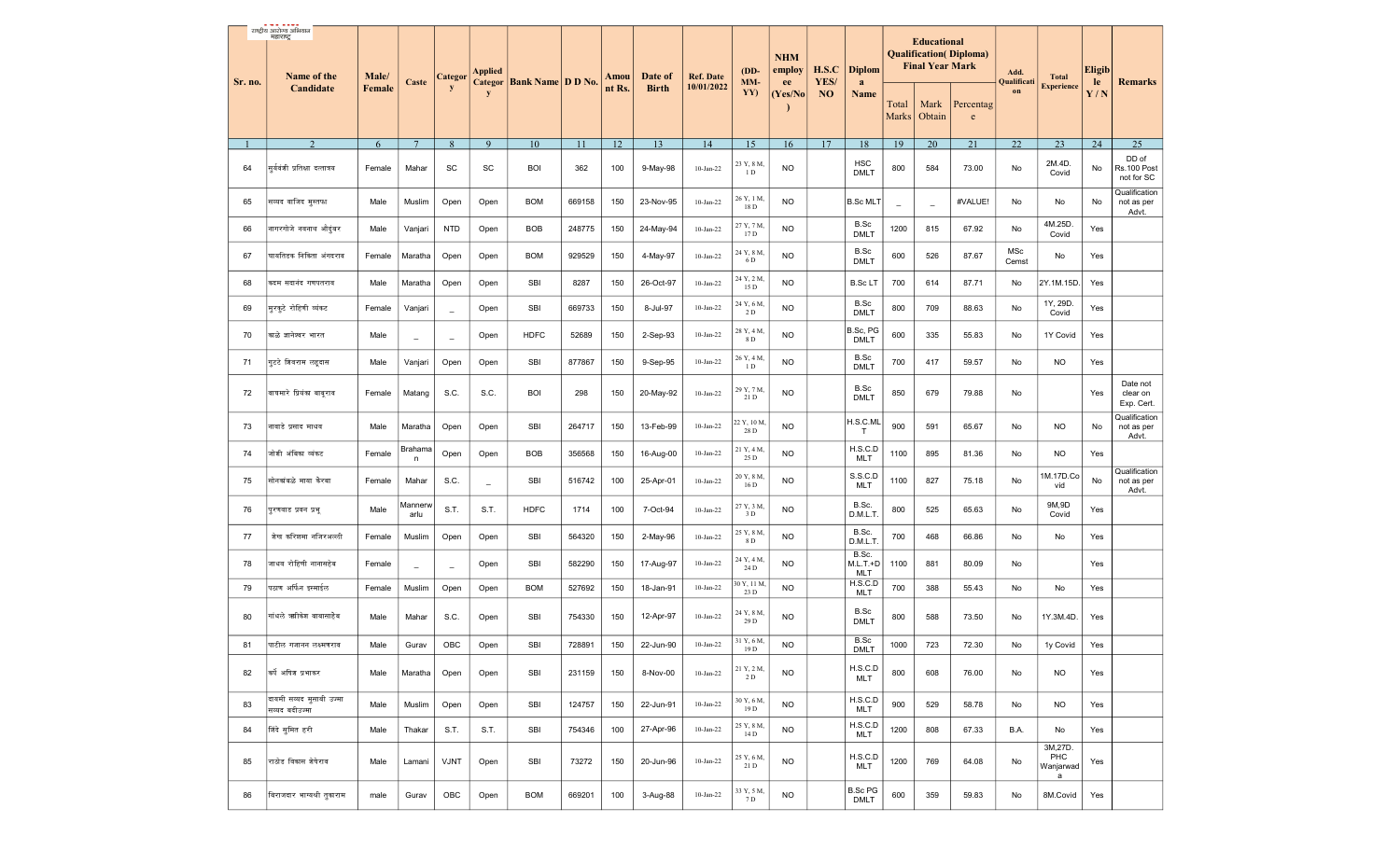|         | राष्ट्रीय आरोज्य अभियान<br>महाराष्ट्र |                 |                |                          |                          |                                  |        |                |                         |                                |                                | <b>NHM</b><br>employ | H.S.C             | <b>Diplom</b>                |                          | <b>Educational</b><br><b>Final Year Mark</b> | <b>Qualification</b> ( <i>Diploma</i> ) |                           |                                   | <b>Eligib</b> |                                                                                       |
|---------|---------------------------------------|-----------------|----------------|--------------------------|--------------------------|----------------------------------|--------|----------------|-------------------------|--------------------------------|--------------------------------|----------------------|-------------------|------------------------------|--------------------------|----------------------------------------------|-----------------------------------------|---------------------------|-----------------------------------|---------------|---------------------------------------------------------------------------------------|
| Sr. no. | Name of the<br>Candidate              | Male/<br>Female | Caste          | Categor<br>y             | Applied<br>y             | <b>Categor Bank Name D D No.</b> |        | Amou<br>nt Rs. | Date of<br><b>Birth</b> | <b>Ref. Date</b><br>10/01/2022 | $(DD-$<br>MM-<br>YY)           | ee<br>(Yes/No        | YES/<br><b>NO</b> | a<br><b>Name</b>             | Total<br>Marks           | Mark<br>Obtain                               | Percentag<br>$\mathbf{e}$               | Add.<br>Qualificati<br>on | <b>Total</b><br><b>Experience</b> | le<br>Y/N     | <b>Remarks</b>                                                                        |
|         |                                       | 6               | $\overline{7}$ | 8                        | 9                        | 10                               | 11     | 12             | 13                      | 14                             | 15                             | 16                   | 17                | 18                           | 19                       | 20                                           | 21                                      | 22                        | 23                                | 24            | 25                                                                                    |
| 87      | जमादार अनिल नागनाथ                    | male            | M. Koli        | Open                     | Open                     | <b>BOI</b>                       | 307    | 150            | 20-May-85               | $10-Jan-22$                    | 36 Y, 7 M,<br>21 D             | <b>NO</b>            |                   | B.Sc<br><b>DMLT</b>          | 900                      | 549                                          | 61.00                                   | No                        | 2 M, 11 D.<br>Covid               | Yes           |                                                                                       |
| 88      | सुर्यवंशी कन्हेया गोवर्धन             | Male            | Dhangar        | <b>NTC</b>               | Open                     | SBI                              | 992572 | 150            | 14-Jun-99               | $10-Jan-22$                    | 22 Y, 6 M,<br>27 D             | <b>NO</b>            |                   | H.S.C.D<br>MLT               | 700                      | 437                                          | 62.43                                   | No                        | NO                                | Yes           |                                                                                       |
| 89      | देशमूख स्वाती चित्रभृज                | Female          | Maratha        | Open                     | Open                     | <b>SBI</b>                       | 20934  | 150            | 29-Dec-98               | $10-Jan-22$                    | 23 Y, 0 M,<br>12 D             | <b>NO</b>            |                   | H.S.C.D<br><b>MLT</b>        | 1100                     | 837                                          | 76.09                                   | No                        | NO.                               | Yes           |                                                                                       |
| 90      | नलमले सुनिल दिगंबर                    | Male            | M. Koli        | S.T.                     | S.T.                     | <b>BOM</b>                       | 889526 | 100            | 9-Jul-00                | $10-Jan-22$                    | 21 Y, 6 M,<br>1 D              | <b>NO</b>            |                   | H.S.C.D<br>MLT               | 500                      | 293                                          | 58.60                                   | No                        | <b>NO</b>                         | Yes           |                                                                                       |
| 91      | कांबळे सूरेश रामराव                   | Male            | Mahar          | SC                       | Open                     | Axis                             | 3488   | 150            | 29-Apr-83               | $10-Jan-22$                    | 38 Y, 8 M,<br>12 D             | Yes                  |                   | B.Sc.DM<br>LT.               | 700                      | 463                                          | 66.14                                   | M.Sc.                     | 4Y<br>3M.10sD.                    | Yes           |                                                                                       |
| 92      | भातीकरे ओमप्रकाश निनोद                | Male            | Yelam          | OBC                      | OBC                      | <b>SBI</b>                       | 321888 | 150            | 10-Sep-95               | $10-Jan-22$                    | 26 Y, 4 M.<br>0 <sub>D</sub>   | <b>NO</b>            |                   | H.S.C.AD<br>MLT              | 1100                     | 913                                          | 83.00                                   | No                        | No                                | No            | DD of<br>Rs.150 Post<br>not available<br>for OBC,<br><b>DOB Proof</b><br>not attached |
| 93      | मंगळे राणी नेमिनाथ                    | Female          | Navhi          | OBC                      | OBC                      | <b>SBI</b>                       | 294989 | 150            | 15-Apr-99               | $10-Jan-22$                    | 22 Y, 8 M,<br>26 D             | <b>NO</b>            |                   | H.S.C.<br><b>DMLT</b>        | 1200                     | 861                                          | 71.75                                   | No                        | NO.                               | Yes           | DD of<br>Rs.150 Post<br>not available<br>for OBC                                      |
| 94      | कसबे आशा बाबुराव                      | Female          | Matang         | S.C.                     | Open                     | <b>SBI</b>                       | 335777 | 150            | $2$ -Jan-86             | $10-Jan-22$                    | 36 Y, 0 M,<br>8 D              | <b>NO</b>            |                   | H.S.C.<br><b>DMLT</b>        | 1200                     | 844                                          | 70.33                                   | No                        | No                                | Yes           |                                                                                       |
| 95      | शेख रिजवाना अलीमोदिन                  | Female          | Muslim         | $\overline{\phantom{a}}$ | $\overline{\phantom{a}}$ | <b>BOM</b>                       | 277723 | 150            | 11-Sep-89               | $10-Jan-22$                    | 32 Y, 3 M.<br>30 D             | <b>NO</b>            |                   | H.S.C.<br>Vocation<br>al MLT | 600                      | 570                                          | 95.00                                   | No                        | No                                | No            | Qualification<br>not as per<br>Advt.                                                  |
| 96      | सिध्दीकी इरफान जलील                   | Male            | Muslim         | $\overline{\phantom{a}}$ | $\overline{\phantom{m}}$ | <b>SBI</b>                       | 124758 | 150            | 23-Sep-92               | $10$ -Jan-22 $\,$              | 29 Y, 3 M,<br>18 D             | <b>NO</b>            |                   | H.S.C.D<br>MLT               | 1000                     | 702                                          | 70.20                                   | No                        | NO.                               | Yes           |                                                                                       |
| 97      | मिटकरी अंबिका बस्वराज                 | Female          | Lingayt        | $\overline{\phantom{a}}$ | $\overline{\phantom{m}}$ | CBI                              | 16143  | 150            | 1-Jan-98                | $10-Jan-22$                    | 24 Y, 0 M,<br>9 D              | <b>NO</b>            |                   | H.S.C.D<br><b>MLT</b>        | 1100                     | 864                                          | 78.55                                   | No                        | <b>NO</b>                         | Yes           |                                                                                       |
| 98      | सातपते नितीन विश्वंभर                 | Male            | Maratha        | Open                     | Open                     | <b>BOM</b>                       | 327083 | 150            | 12-Jul-89               | $10-Jan-22$                    | 32 Y, 5 M,<br>29 D             | Yes                  |                   | B.Sc. In<br>MLT              | 700                      | 485                                          | 69.29                                   | No                        | 5Y 7M.8D.                         | No            | Qualification<br>not as per<br>Advt.                                                  |
| 99      | कमद विष्णू मोहनराव                    | Male            | Maratha        | Open                     | Open                     | <b>BOM</b>                       | 669206 | 150            | 8-Oct-94                | $10-Jan-22$                    | 27 Y, 3 M,<br>$2\,\mathrm{D}$  | <b>NO</b>            |                   | B.Sc<br><b>ADMLT</b>         | $\overline{\phantom{a}}$ | $\overline{\phantom{a}}$                     | #VALUE!                                 | No                        | No                                | No            | <b>DMLT</b><br>Marksheet<br>not attached                                              |
| 100     | भराडीया वेदांत धिरज                   | Male            | Mahesw<br>ari  | $\overline{\phantom{a}}$ | $\overline{\phantom{m}}$ | VACop.B                          | 701519 | 150            | 8-Mar-97                | $10$ -Jan-22                   | 24 Y, 10 M,<br>2 D             | <b>NO</b>            |                   | H.S.C.D<br>MLT               | 900                      | 593                                          | 65.89                                   | No                        | NO.                               | Yes           |                                                                                       |
| 101     | लांडे दिपक विठठल                      | Male            | Matang         | SC                       | Open                     | <b>SBI</b>                       | 582274 | 150            | 26-Nov-86               | $10-Jan-22$                    | 35 Y, 1 M,<br>15 D             | <b>NO</b>            |                   | H.S.C.D<br>MLT               | 1000                     | 565                                          | 56.50                                   | B.Com.                    | 1Y,6M.23D.<br>Covid               | Yes           |                                                                                       |
| 102     | जाधव मंजुश्री माधवराव                 | Female          | Maratha        | Open                     | Open                     | <b>SBI</b>                       | 885704 | 150            | 15-Jan-84               | $10-Jan-22$                    | 37 Y, 11 M<br>26 D             | <b>NO</b>            |                   | B.Sc.DM<br>LT.               | 600                      | 345                                          | 57.50                                   | No                        | No                                | Yes           |                                                                                       |
| 103     | बिरगे संतोष हेमाजी                    | Male            | Aandha         | S.T.                     | S.T.                     | <b>BOM</b>                       | 669207 | 100            | 10-Mar-96               | $10-Jan-22$                    | 25 Y, 10 M,<br>$0\,\mathrm{D}$ | <b>NO</b>            |                   | <b>DMLT</b>                  | 900                      | 596                                          | 66.22                                   | No                        | No                                | <b>NO</b>     | H.S.C.<br>Document<br>not attached                                                    |
| 104     | लोमटे रुपाली तानाजी                   | Female          | Maratha        | Open                     | Open                     | <b>BOM</b>                       | 669210 | 150            | 17-Oct-99               | $10-Jan-22$                    | 22 Y, 2 M,<br>24 D             | <b>NO</b>            |                   | BOVC.M<br>LT.                | 600                      | $\overline{\phantom{a}}$                     | #VALUE!                                 | No                        | No                                | No            | Mark given<br>in Credit<br>point                                                      |
| 105     | कुलकर्णी आनंद शरद                     | Male            | Brahama<br>n   | Open                     | Open                     | <b>BOM</b>                       | 669212 | 150            | 27-May-92               | $10-Jan-22$                    | 29 Y, 7 M,<br>14 D             | <b>NO</b>            |                   | H.S.C.D<br><b>MLT</b>        | 1200                     | 814                                          | 67.83                                   | No                        | No                                | Yes           |                                                                                       |
| 106     | पवार अंकूश फुलचंद                     | Male            | Lamani         | VJNT                     | Open                     | <b>MGM</b>                       | 126395 | 150            | 11-Jun-90               | $10-Jan-22$                    | 31 Y, 6 M,<br>30 D             | Yes                  |                   | <b>B.Sc.DM</b><br>LT.        | 600                      | 522                                          | 87.00                                   | No                        | 3Y,5M,13D.                        | Yes           |                                                                                       |
| 107     | महालिंगे अविनाश कल्याण                | Male            | Gavli          | Open                     | Open                     | SBI                              | 816987 | 150            | 5-Jan-93                | $10-Jan-22$                    | 29 Y, 0 M,<br>5 D              | <b>NO</b>            |                   | <b>B.Sc.DM</b><br>LT.        | 700                      | 475                                          | 67.86                                   | M.Sc.Bot.                 | 1Y.2M.4D<br>Covid                 | No            | Age proof<br>not attached                                                             |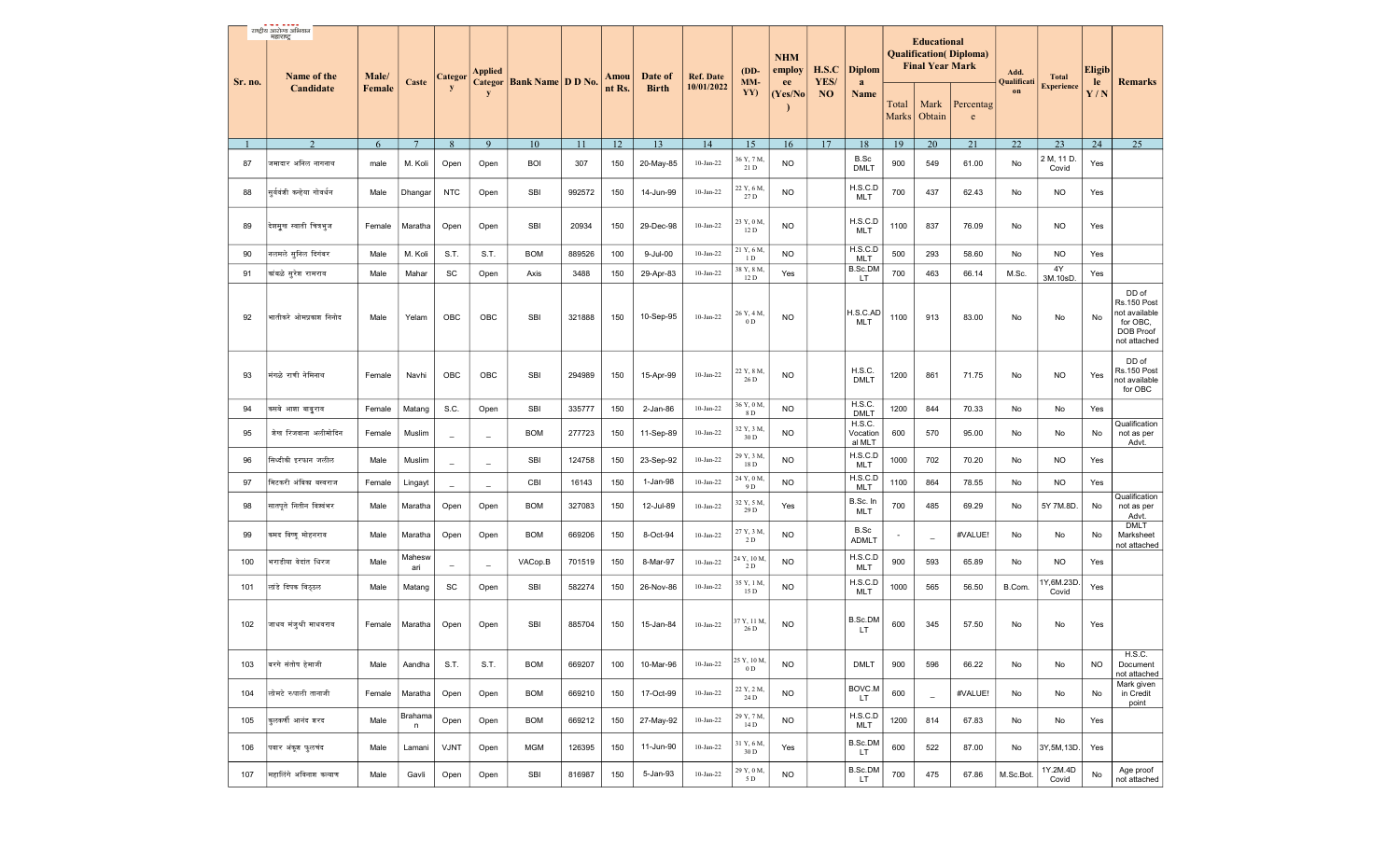| Sr. no. | राष्ट्रीय आरोज्य अभियान<br>महाराष्ट्र<br>Name of the | Male/  | Caste                    | Categor                  | <b>Applied</b>           | <b>Categor Bank Name D D No.</b> |        | Amou   | Date of      | <b>Ref. Date</b> | $(DD-$<br>MM-                 | <b>NHM</b><br>employ                       | H.S.C<br>YES/  | <b>Diplom</b>                 |                          | <b>Educational</b><br><b>Final Year Mark</b> | <b>Qualification</b> (Diploma)                                                              | Add.<br>Qualificati         | <b>Total</b>      | <b>Eligib</b><br>le | <b>Remarks</b>                                                           |
|---------|------------------------------------------------------|--------|--------------------------|--------------------------|--------------------------|----------------------------------|--------|--------|--------------|------------------|-------------------------------|--------------------------------------------|----------------|-------------------------------|--------------------------|----------------------------------------------|---------------------------------------------------------------------------------------------|-----------------------------|-------------------|---------------------|--------------------------------------------------------------------------|
|         | Candidate                                            | Female |                          | y                        | y                        |                                  |        | nt Rs. | <b>Birth</b> | 10/01/2022       | YY)                           | ee<br>(Yes/No)<br>$\overline{\phantom{a}}$ | N <sub>O</sub> | a<br><b>Name</b>              | Total<br><b>Marks</b>    | Mark<br>Obtain                               | Percentag<br>$\mathbf{e}% _{B}=\mathbf{e}_{B}+\mathbf{e}_{B}+\mathbf{e}_{B}+\mathbf{e}_{B}$ | on                          | <b>Experience</b> | Y/N                 |                                                                          |
|         | 2                                                    | 6      | $7\phantom{.0}$          | 8                        | 9                        | 10                               | 11     | 12     | 13           | 14               | 15                            | 16                                         | 17             | 18                            | 19                       | 20                                           | 21                                                                                          | 22                          | 23                | 24                  | 25                                                                       |
| 108     | वानखेडे कल्याणी संजयराव                              | Female | Kunbi                    | OBC                      | OBC                      | CB                               | 894661 | 150    | 10-Feb-95    | $10$ -Jan-22     | 26 Y, 11 M,<br>0 <sub>D</sub> | <b>NO</b>                                  |                | B.Sc.MLT<br>+ DMLT            | 900                      | 668                                          | 74.22                                                                                       | No                          | No                | Yes                 | DD of<br>Rs.150 Post<br>not for OBC                                      |
| 109     | शाह तरुना ओमप्रकाश                                   | Female | Teli                     | OBC                      | OBC                      | <b>BOM</b>                       | 633838 | 150    | 13-Aug-93    | $10-Jan-22$      | 28 Y, 4 M.<br>28 D            | <b>NO</b>                                  |                | B.Sc.AD<br>MLT                | 1100                     | 740                                          | 67.27                                                                                       | No                          | No                | No                  | Age proof<br>not attached<br>DD of<br>Rs.150 Post<br>not for OBC         |
| 110     | मूंडे अंबादास वैजनाथ                                 | Male   | Vanjari                  | Open                     | Open                     | Axis                             | 4157   | 150    | 12-May-91    | $10-Jan-22$      | 30 Y, 7 M,<br>29 D            | Yes                                        |                | B.Sc.DM<br>LT                 | 800                      | 619                                          | 77.38                                                                                       | No                          | 2Y.8M.15D.        | Yes                 |                                                                          |
| 111     | मस्के राणी मुकूंदा                                   | Female | Dhangar                  | <b>NTC</b>               | $\equiv$                 | <b>SBI</b>                       | 704285 | 100    | 18-Nov-97    | $10$ -Jan-22     | 24 Y, 1 M,<br>23 D            | <b>NO</b>                                  |                | H.S.C.D<br><b>MLT</b>         | 700                      | 467                                          | 66.71                                                                                       | No                          | No                | No                  | DD of<br>Rs.100 post<br>not for NTC                                      |
| 112     | शेख हिना नाज महमद रफी                                | Female | $\equiv$                 | $\equiv$                 | $\equiv$                 | <b>UNB</b>                       | 494417 | 150    | 20-May-89    | $10-Jan-22$      | 32 Y, 7 M.<br>21 D            | <b>NO</b>                                  |                | B.Sc.PG<br><b>DMLT</b>        | 1000                     | 847                                          | 84.70                                                                                       | M.Sc.Micr<br>$\mathsf{o}\,$ | No                | No                  | Age proof<br>not attached                                                |
| 113     | पाडमूख सुरखा भगवानराव                                | Female | Mahar                    | SC                       | SC                       | <b>BOM</b>                       | 669220 | 100    | 18-Dec-80    | $10-Jan-22$      | 41 Y, 0 M,<br>23 D            | No                                         |                | H.S.C.D<br>MLT                | 700                      | 428                                          | 61.14                                                                                       | No                          |                   | No                  | DD of<br>Rs.100 Post<br>not for SC                                       |
| 114     | गोरे श्रीहरी बालासाहेब                               | Male   | Dhangar                  | <b>NTC</b>               | Open                     | <b>BOI</b>                       | 379    | 150    | 4-Nov-93     | $10-Jan-22$      | 28 Y, 2 M,<br>6 D             | No                                         |                | B.Sc.DM<br>LT                 | 1200                     | 812                                          | 67.67                                                                                       | <b>LLB</b>                  | No                | Yes                 |                                                                          |
| 115     | राठोड रेणुका शिवाजी                                  | Female | $\equiv$                 | Open                     | $\overline{\phantom{a}}$ | <b>SBI</b>                       | 206422 | 150    | 10-May-93    | $10-Jan-22$      | 28 Y, 8 M,<br>$0\,\mathrm{D}$ | <b>NO</b>                                  |                | H.S.C.D<br>MLT                | 825                      | 498                                          | 60.36                                                                                       | No                          | 2M.14D.<br>Covid  | Yes                 |                                                                          |
| 116     | शेख फरहान बक्षुलाल                                   | Male   | $\equiv$                 | $\qquad \qquad -$        | $\equiv$                 | <b>IDBI</b>                      | 15841  | 150    | 22-Sep-90    | $10$ -Jan-22     | 31 Y, 3 M,<br>19 D            | <b>NO</b>                                  |                | B.Sc. <sub>DM</sub><br>LT     | 1000                     | 674                                          | 67.40                                                                                       | No                          | No                | <b>NO</b>           | <b>DOB Proof</b><br>not attached                                         |
| 117     | सोळंके अक्षय राजेंद्र                                | Male   | Maratha                  | Open                     | Open                     | <b>SBI</b>                       | 264735 | 150    | 13-Jul-00    | $10$ -Jan-22     | 21 Y, 5 M.<br>28 D            | <b>NO</b>                                  |                | H.S.C.ML<br>T.                | 650                      | 392                                          | 60.31                                                                                       | B.Sc.                       | No                | No                  | Qualification<br>not as per<br>Advt., DOB<br>Proof not<br>attached       |
| 118     | सोनवणे सूर्योदय ऱ्हदय                                | Male   | Mahar                    | SC                       | SC                       | <b>BOI</b>                       | 380    | 150    | 7-Jun-01     | $10-Jan-22$      | 20 Y, 7 M<br>3 D              | <b>NO</b>                                  |                | H.S.C.ML<br>T.                | 650                      | 355                                          | 54.62                                                                                       | No                          | No                | No                  | Qualification<br>not as per<br>Advt.DD of<br>Rs.150 Post<br>not for SC   |
| 119     | रोगे भैयासाहेब बळीराम                                | Male   | Mahar                    | SC                       | SC                       | <b>BOM</b>                       | 589276 | 100    | 25-Jun-86    | $10-Jan-22$      | 35 Y, 6 M,<br>16 D            | <b>NO</b>                                  |                | H.S.C.D<br><b>MLT</b>         | $\overline{\phantom{a}}$ | $\qquad \qquad -$                            | #VALUE!                                                                                     | No                          | No                | No                  | DD of<br>Rs.100 Post<br>not SC<br>Category &<br>Markseat not<br>attached |
| 120     | गायकवाड अजय बालाजी                                   | Male   | Maratha                  | Open                     | Open                     | <b>BOB</b>                       | 272048 | 150    | 14-Apr-98    | $10$ -Jan-22     | 23 Y, 8 M,<br>27 D            | <b>NO</b>                                  |                | B.Sc.DM<br>LT.                | 1200                     | 782                                          | 65.17                                                                                       | No                          | No                | Yes                 |                                                                          |
| 121     | गिराम गणेश विजय                                      | Male   | Lingayt                  | Open                     | Open                     | SBI                              | 323504 | 150    | 14-Aug-94    | $10$ -Jan-22     | 27 Y, 4 M<br>27 D             | <b>NO</b>                                  |                | H.S.C.D<br>MLT                | $\overline{\phantom{a}}$ | $\overline{\phantom{a}}$                     | #VALUE!                                                                                     | No                          | No                | No                  | <b>DMLT Mark</b><br>seat not<br>attached                                 |
| 122     | सुरवसे अमर दत्तात्रय                                 | Male   | $\overline{\phantom{a}}$ | $\overline{\phantom{a}}$ | $\overline{\phantom{a}}$ | SBI                              | 669734 | 150    | 12-Aug-96    | $10-Jan-22$      | 25 Y, 4 M,<br>29 D            | <b>NO</b>                                  |                | B.Sc.DM<br>LT                 | 700                      | 486                                          | 69.43                                                                                       | No                          | 1Y.4M.18D.        | No                  | DOB Proof<br>not attached                                                |
| 123     | खरात रोहित गोविंद                                    | Male   | Hatkar                   | Open                     | Open                     | <b>BOI</b>                       | 310    | 150    | 3-Oct-98     | $10$ -Jan-22     | 23 Y, 3 M,<br>7 D             | <b>NO</b>                                  |                | <b>B.Sc.DM</b><br>LT.         | 1200                     | 791                                          | 65.92                                                                                       | No                          | 1m.7D.<br>Covid   | Yes                 |                                                                          |
| 124     | मुंडकर स्नेहा केशव                                   | Female | Dhangar                  | <b>NTC</b>               | <b>NTC</b>               | <b>BOI</b>                       | 138    | 150    | 8-Jun-97     | $10$ -Jan-22     | 24 Y, 7 M,<br>2 D             | <b>NO</b>                                  |                | <b>B.Sc PG</b><br><b>DMLT</b> |                          |                                              |                                                                                             | No                          | No                | No                  | Complete<br>mark sheets<br>not attached                                  |